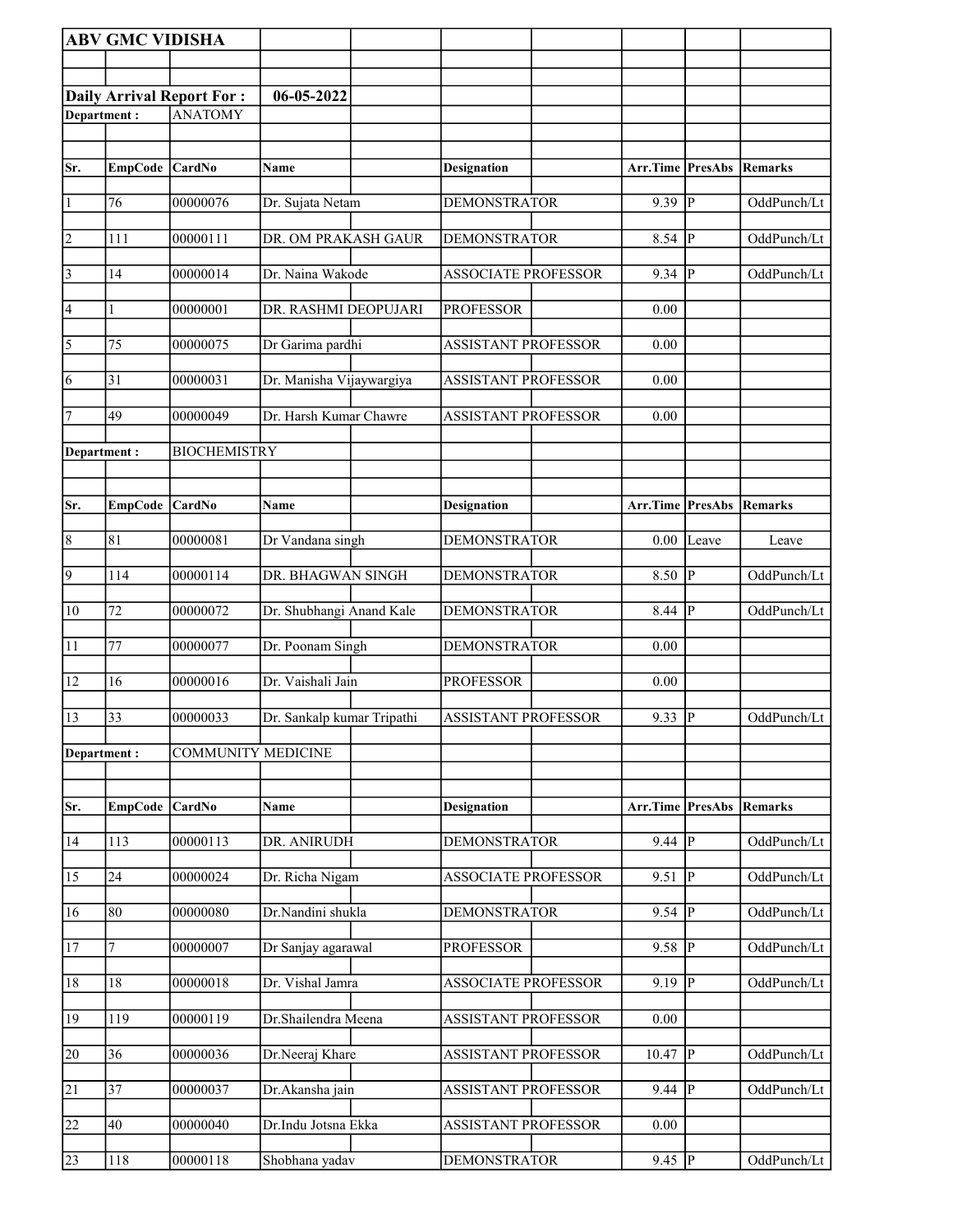| $\overline{24}$ | 52                      | 00000052                 | Dr. Yogesh Shukla           | <b>ASSISTANT PROFESSOR</b> | 9.52                            | IР             | OddPunch/Lt    |
|-----------------|-------------------------|--------------------------|-----------------------------|----------------------------|---------------------------------|----------------|----------------|
| 25              | 82                      | 00000082                 | Dr. Ashish Upaddhyay        | <b>DEMONSTRATOR</b>        | 8.47                            | IР             | OddPunch/Lt    |
|                 | Department:             | <b>DEAN</b>              |                             |                            |                                 |                |                |
|                 |                         |                          |                             |                            |                                 |                |                |
| Sr.             | <b>EmpCode</b>          | <b>CardNo</b>            | Name                        | <b>Designation</b>         | <b>Arr.Time PresAbs Remarks</b> |                |                |
| 26              | 97                      | 00000097                 | DR. Sunil Nandeshwar        | <b>DEAN</b>                | 0.00                            | <b>OD</b>      | <b>OD</b>      |
|                 | Department :            | <b>FORANSIC MEDICINE</b> |                             |                            |                                 |                |                |
|                 |                         |                          |                             |                            |                                 |                |                |
| Sr.             | <b>EmpCode</b>          | CardNo                   | Name                        | <b>Designation</b>         | <b>Arr.Time PresAbs</b>         |                | <b>Remarks</b> |
| 27              | 35                      | 00000035                 | Dr. Narendra singh patel    | <b>ASSOCIATE PROFESSOR</b> | $0.00\,$                        | Leave          | Leave          |
| 28              | 85                      | 00000085                 | Dr. Sharad Dohare           | <b>DEMONSTRATOR</b>        | 0.00                            | Leave          | Leave          |
| 29              | 112                     | 00000112                 | DR. POOJA TIWARI            | <b>DEMONSTRATOR</b>        | 9.37                            | P              | OddPunch/Lt    |
| $\overline{30}$ | 126                     | 00000126                 | Dr.Vivek kumar Chouksey     | <b>ASSISTANT PROFESSOR</b> | 0.00                            |                |                |
| 31              | 54                      | 00000054                 | Dr.Manish Nigam             | <b>PROFESSOR</b>           | 9.52                            | <sup>1</sup> P | OddPunch/Lt    |
|                 |                         |                          |                             |                            |                                 |                |                |
| Department :    |                         | MICROBIOLOGY             |                             |                            |                                 |                |                |
| Sr.             |                         | CardNo                   | Name                        |                            | Arr.Time PresAbs                |                | Remarks        |
|                 | <b>EmpCode</b>          |                          |                             | <b>Designation</b>         |                                 |                |                |
| 32              | 88                      | 00000088                 | Dr. Sanjay Singh            | <b>ASSISTANT PROFESSOR</b> | 8.53                            | <sup>1</sup> P | OddPunch/Lt    |
| $\overline{33}$ | 110                     | 00000110                 | DR, RAGINI DANGI            | <b>DEMONSTRATOR</b>        | $8.50$ P                        |                | OddPunch/Lt    |
| 34              | 79                      | 00000079                 | Dr.Prashant kumar bhakoriya | <b>DEMONSTRATOR</b>        | 0.00                            |                |                |
| $\overline{35}$ | 106                     | 00000106                 | Dr.Aarti Jain               | <b>ASSOCIATE PROFESSOR</b> | 9.48                            | P              | OddPunch/Lt    |
| $\overline{36}$ | $\overline{\mathbf{4}}$ | 00000004                 | Dr Avinash laghave          | <b>PROFESSOR</b>           | 0.00                            | Leave          | Leave          |
| $\overline{37}$ | 125                     | 00000125                 | DR.Himanshi Bansal          | <b>ASSISTANT PROFESSOR</b> | 9.27                            | P              | OddPunch/Lt    |
|                 | Department:             | PATHOLOGY                |                             |                            |                                 |                |                |
|                 |                         |                          |                             |                            |                                 |                |                |
| Sr.             | <b>EmpCode</b>          | CardNo                   | Name                        | <b>Designation</b>         | Arr.Time PresAbs                |                | Remarks        |
| 38              | 128                     | 00000128                 | DR.PREETI MANDLOI           | ASSISTANT PROFESSOR        | 0.00                            | Leave          | Leave          |
| 39              | 83                      | 00000083                 | Dr.Fuzail Ahmad             | <b>DEMONSTRATOR</b>        | 0.00                            |                |                |
| 40              | $17$                    | 00000017                 | Dr. Tina Rai                | <b>ASSOCIATE PROFESSOR</b> | 0.00                            | Leave          | Leave          |
|                 |                         |                          |                             |                            |                                 |                |                |
| 41              | 84                      | 00000084                 | Dr. Sunil Nagar             | <b>DEMONSTRATOR</b>        | 0.00                            | Leave          | Leave          |
| 42              | 78                      | 00000078                 | Dr. Rajnikant ahirwar       | DEMONSTRATOR               | 9.47                            | P              | OddPunch/Lt    |
| 43              | 48                      | 00000048                 | Dr.Pratibha Meena           | <b>ASSISTANT PROFESSOR</b> | 0.00                            | Leave          | Leave          |
| 44              | 6                       | 00000006                 | Dr Gopal krishna sawke      | <b>PROFESSOR</b>           | 9.54                            | P              | OddPunch/Lt    |
| 45              | 51                      | 00000051                 | Dr. Lal Pranay singh        | <b>ASSISTANT PROFESSOR</b> | $9.47$ P                        |                | OddPunch/Lt    |
|                 |                         |                          |                             |                            |                                 |                |                |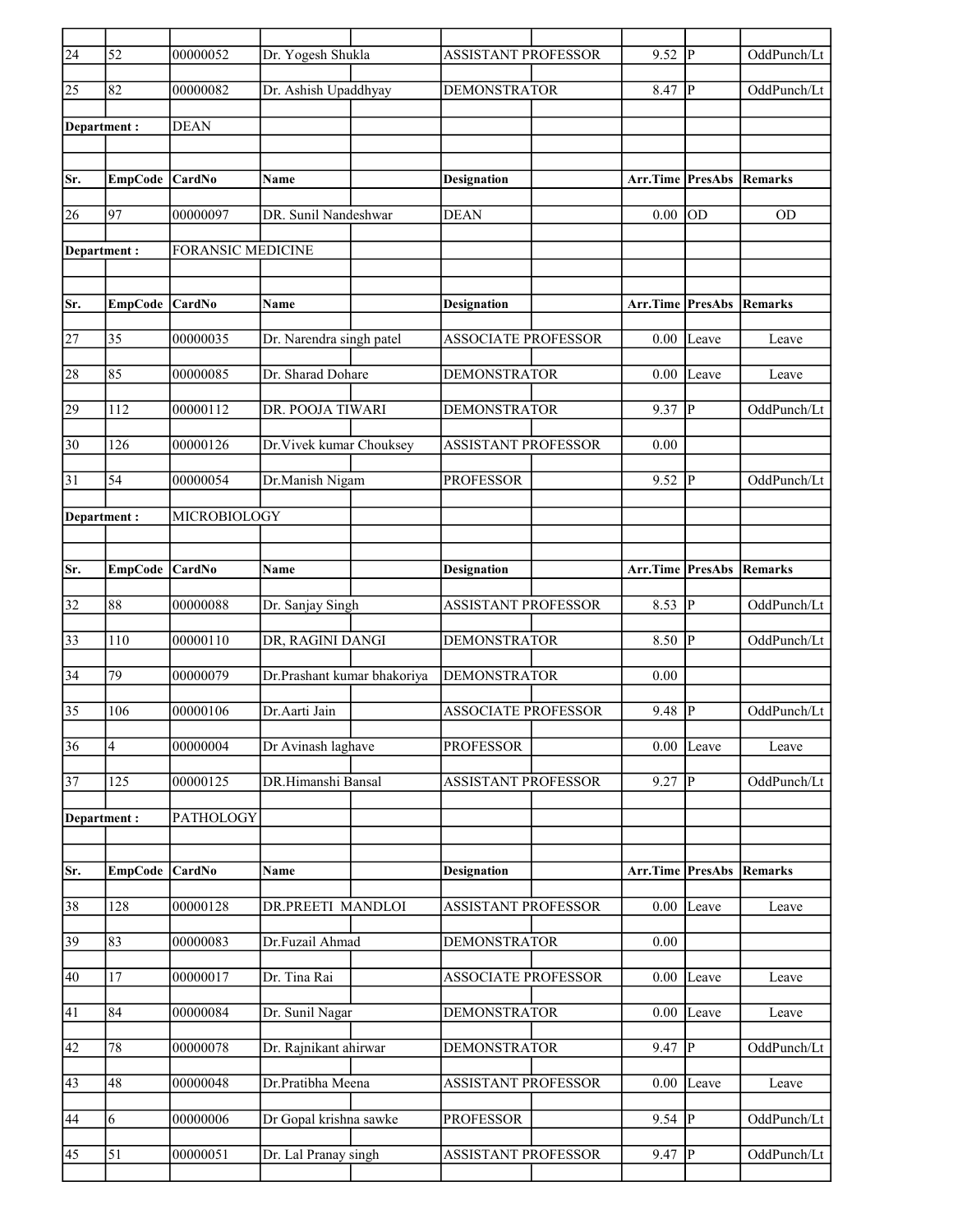| Department:     |                 | PHARAMCOLOGY  |                         |                            |                         |               |                |
|-----------------|-----------------|---------------|-------------------------|----------------------------|-------------------------|---------------|----------------|
|                 |                 |               |                         |                            |                         |               |                |
| Sr.             | <b>EmpCode</b>  | <b>CardNo</b> | Name                    | <b>Designation</b>         | <b>Arr.Time PresAbs</b> |               | Remarks        |
|                 |                 |               |                         |                            |                         |               |                |
| 46              | 22              | 00000022      | Dr Akhilesh kumar       | <b>PROFESSOR</b>           | 0.00                    | Leave         | Leave          |
| 47              | 74              | 00000074      | Dr. Raina Jain          | <b>ASSISTANT PROFESSOR</b> | 9.48                    | P             | OddPunch/Lt    |
|                 |                 |               |                         |                            |                         |               |                |
| 48              | 73              | 00000073      | Dr. Sudhir Kumar Jain   | <b>ASSISTANT PROFESSOR</b> | 0.00                    | Leave         | Leave          |
|                 | Department:     | PHYSIOLOGY    |                         |                            |                         |               |                |
|                 |                 |               |                         |                            |                         |               |                |
|                 |                 |               |                         |                            |                         |               |                |
| Sr.             | <b>EmpCode</b>  | CardNo        | Name                    | <b>Designation</b>         | Arr.Time PresAbs        |               | <b>Remarks</b> |
| 49              | 108             | 00000108      | Dr.Geeta Shammani       | <b>ASSISTANT PROFESSOR</b> | 9.57                    | P             | OddPunch/Lt    |
| 50              | 115             | 00000115      | Dr. SOBHARAN MEENA      | <b>DEMONSTRATOR</b>        | 9.27                    | P             | OddPunch/Lt    |
|                 |                 |               |                         |                            |                         |               |                |
| $\vert$ 51      | 15              | 00000015      | Dr. Mona Kharbanda      | <b>ASSOCIATE PROFESSOR</b> | 0.00                    |               |                |
| $\overline{52}$ | 71              | 00000071      | Dr. Parul Sharma        | <b>DEMONSTRATOR</b>        | 9.52                    | P             | OddPunch/Lt    |
| 53              | 8               | 00000008      | Dr Suman rai            | <b>PROFESSOR</b>           | 9.58                    | lР            | OddPunch/Lt    |
|                 |                 |               |                         |                            |                         |               |                |
| 54              | $\overline{32}$ | 00000032      | Dr.Brajesh sharma       | <b>ASSISTANT PROFESSOR</b> | 9.54                    | P             | OddPunch/Lt    |
| 55              | 70              | 00000070      | Dr. Pankaj Kumar Sharma | <b>DEMONSTRATOR</b>        | 9.52                    | <sup> p</sup> | OddPunch/Lt    |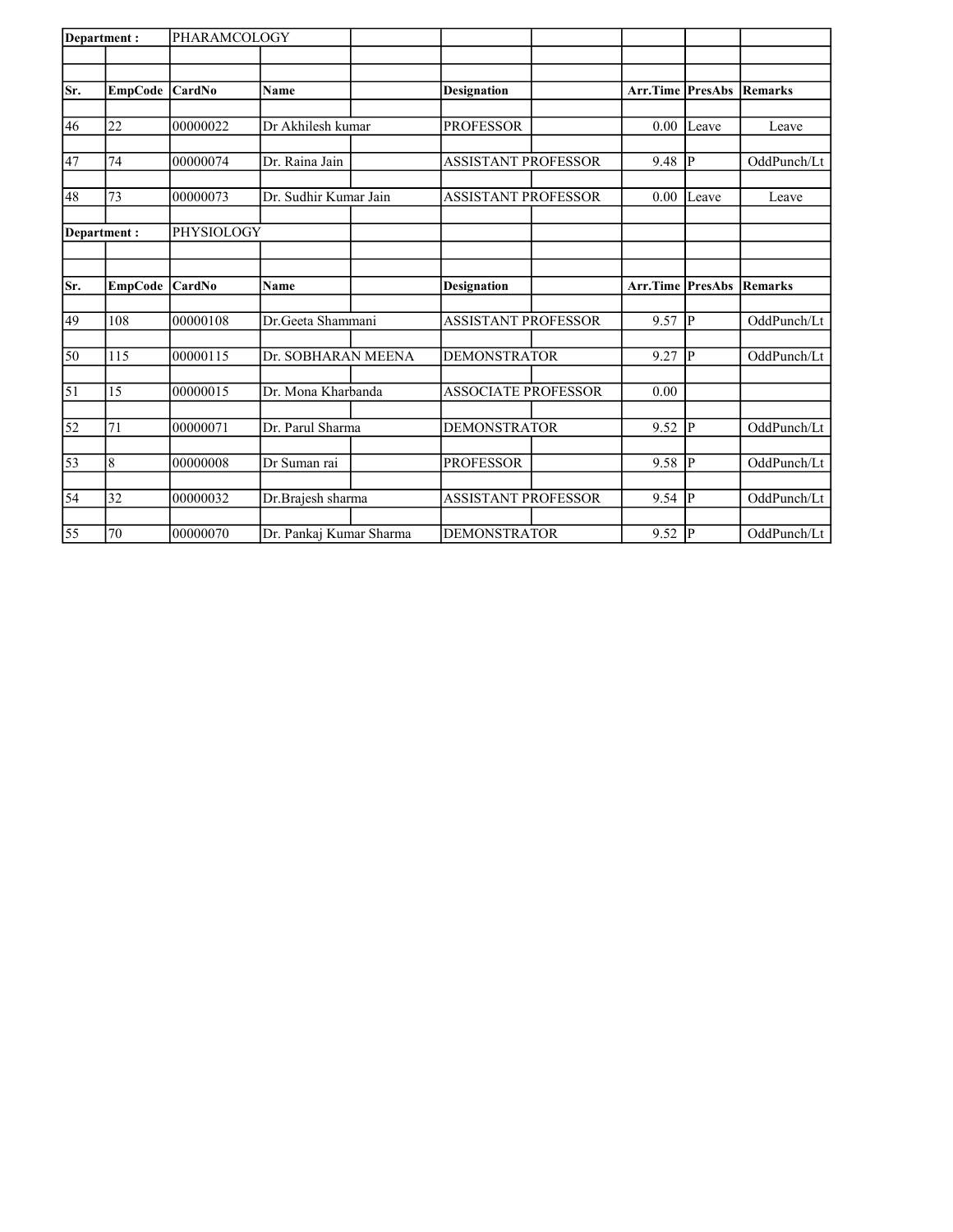|                 | <b>ABV GMC VIDISHA</b> |                           |                            |                                           |                          |                         |                |
|-----------------|------------------------|---------------------------|----------------------------|-------------------------------------------|--------------------------|-------------------------|----------------|
|                 |                        |                           |                            |                                           |                          |                         |                |
|                 |                        | Daily Arrival Report For: | 06-05-2022                 |                                           |                          |                         |                |
| Department:     |                        | <b>ANESTHESIA</b>         |                            |                                           |                          |                         |                |
|                 |                        |                           |                            |                                           |                          |                         |                |
| Sr.             |                        | CardNo                    | Name                       | <b>Designation</b>                        | Arr.Time PresAbs         |                         | Remarks        |
|                 | <b>EmpCode</b>         |                           |                            |                                           |                          |                         |                |
| $\vert$ 1       | 127                    | 00000127                  | DR.JYOTI RAGHUWANSHI       | <b>ASSISTANT PROFESSOR</b>                | 0.00                     | Leave                   | Leave          |
| $\vert$ 2       | 57                     | 00000057                  | Dr. Vinyak Gour            | <b>ASSOCIATE PROFESSOR</b>                | 9.30                     | $\mathbf{P}$            | OddPunch/Lt    |
| $\vert$ 3       | 58                     | 00000058                  | Dr.Sevras Hingwe           | <b>ASSISTANT PROFESSOR</b>                | 9.21                     | $\mathbf{P}$            | Lt/Erl         |
| $\vert 4 \vert$ | 59                     | 00000059                  | Dr.Chandrakant             | <b>ASSISTANT PROFESSOR</b>                | 0.00                     | Leave                   | Leave          |
| Department :    |                        | <b>DEAN OFFICE</b>        |                            |                                           |                          |                         |                |
|                 |                        |                           |                            |                                           |                          |                         |                |
|                 |                        |                           |                            |                                           |                          |                         |                |
| Sr.             | <b>EmpCode</b>         | CardNo                    | Name                       | <b>Designation</b>                        | Arr.Time                 | <b>PresAbs</b>          | Remarks        |
|                 |                        |                           |                            |                                           |                          |                         |                |
| 6               | 101                    | 00000101                  | <b>Bhim Singh Parmar</b>   | <b>ADMIN</b>                              | 9.33                     | $\mathbf{P}$            | OddPunch/Lt    |
| 7               | 102                    | 00000102                  | Amit Singh Parihar         | ADMIN                                     | 0.00                     |                         |                |
| $\vert 8$       | 103                    | 00000103                  | Namrata Jogdand            | <b>ADMIN</b>                              | 9.55                     | ${\bf P}$               | OddPunch/Lt    |
| 9               | 104                    | 00000104                  | Mukesh Kumar               | <b>ADMIN</b>                              | 0.00                     |                         |                |
| Department:     |                        | <b>DENTISTRY</b>          |                            |                                           |                          |                         |                |
|                 |                        |                           |                            |                                           |                          |                         |                |
| Sr.             | <b>EmpCode</b>         | CardNo                    | Name                       | <b>Designation</b>                        | Arr.Time                 | PresAbs                 | Remarks        |
| 15              | 64                     | 00000064                  | Dr.Rishi Thukral           | <b>ASSOCIATE PROFESSOR</b>                | 9.45                     | $\mathbf{P}$            | Lt/Erl         |
|                 |                        |                           |                            |                                           |                          |                         |                |
| 16              | 131                    | 00000131                  |                            | DR. HEERALAL CHOKOTIY ASSISTANT PROFESSOR | $9.37$ P                 |                         | OddPunch/Lt    |
| 17              | 116                    | 00000116                  | Dr.Bharat jayant sumbh     | <b>PROFESSOR</b>                          | 9.50                     | P                       | OddPunch/Lt    |
| Department:     |                        | <b>DERMATOLOGY</b>        |                            |                                           |                          |                         |                |
|                 |                        |                           |                            |                                           |                          |                         |                |
| Sr.             | <b>EmpCode</b>         | CardNo                    | Name                       | <b>Designation</b>                        | Arr.Time                 | <b>PresAbs</b>          | <b>Remarks</b> |
| 18              | 100                    | 00000100                  | Dr.sourabh jain            | <b>ASSOCIATE PROFESSOR</b>                | 7.47                     | $\overline{\mathbf{P}}$ | Erl            |
| Department:     |                        | E.N.T.                    |                            |                                           |                          |                         |                |
|                 |                        |                           |                            |                                           |                          |                         |                |
| Sr.             | <b>EmpCode</b>         | CardNo                    | Name                       | <b>Designation</b>                        | Arr.Time PresAbs Remarks |                         |                |
|                 |                        |                           |                            |                                           |                          |                         |                |
| 19              | 56                     | 00000056                  | Dr. Aditya Gargav          | <b>ASSOCIATE PROFESSOR</b>                | $0.00\,$                 | Leave                   | Leave          |
| 20              | $\overline{27}$        | 00000027                  | Dr. Shiv Kumar Raghuwanshi | <b>PROFESSOR</b>                          | 9.14                     | $\mathbf P$             | Lt/Erl         |
| Department:     |                        | <b>MEDICINE</b>           |                            |                                           |                          |                         |                |
|                 |                        |                           |                            |                                           |                          |                         |                |
|                 | <b>EmpCode</b>         | CardNo                    | <b>Name</b>                |                                           |                          |                         | Remarks        |
| Sr.             |                        |                           |                            | <b>Designation</b>                        | Arr.Time                 | <b>PresAbs</b>          |                |
| 21              | 30                     | 00000030                  | Dr. Sandeep Aharwar        | <b>ASSOCIATE PROFESSOR</b>                | 9.47                     | $\overline{P}$          | OddPunch/Lt    |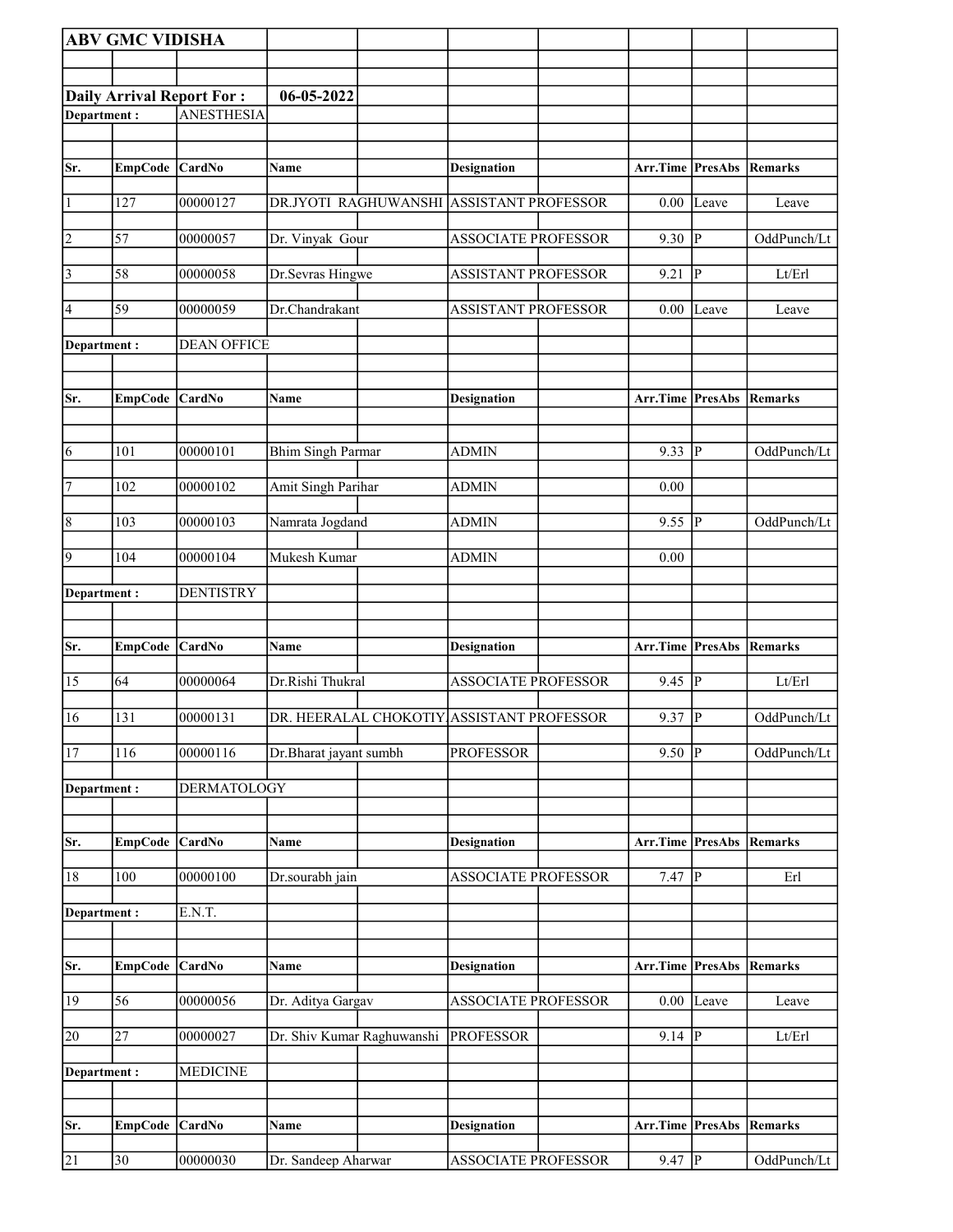| 22              | 12             | 00000012                 | Dr Preshant shrivastava   |                                         | <b>PROFESSOR</b>           | 9.47                            | lР             | OddPunch/Lt                |
|-----------------|----------------|--------------------------|---------------------------|-----------------------------------------|----------------------------|---------------------------------|----------------|----------------------------|
| 23              | 129            | 00000129                 | Dr. Mahendra pratap Singh |                                         | <b>ASSISTANT PROFESSOR</b> | 9.40                            | lР             | Lt/Erl                     |
| 24              | 50             | 00000050                 | Dr.vinod Dangi            |                                         | <b>ASSISTANT PROFESSOR</b> | 8.48                            | P              | Lt/Erl                     |
| 25              | 23             | 00000023                 | Dr. Arvind Chouhan        |                                         | <b>ASSOCIATE PROFESSOR</b> | 0.00                            |                |                            |
|                 |                |                          |                           |                                         |                            |                                 |                |                            |
| Department:     |                | <b>OBST. &amp; GYNEE</b> |                           |                                         |                            |                                 |                |                            |
|                 |                |                          |                           |                                         |                            |                                 |                |                            |
| Sr.             | <b>EmpCode</b> | <b>CardNo</b>            | <b>Name</b>               |                                         | <b>Designation</b>         | Arr.Time PresAbs                |                | Remarks                    |
| 26              | 42             | 00000042                 | Dr. Mridula singh         |                                         | <b>ASSISTANT PROFESSOR</b> | 0.00                            | Leave          | Leave                      |
| 27              | 41             | 00000041                 | Dr.Aarti sharma           |                                         | <b>ASSOCIATE PROFESSOR</b> | 9.55                            | P              | OddPunch/Lt                |
| 28              | 96             | 00000096                 | DR. Sudha Chourasia       |                                         | <b>PROFESSOR</b>           | 0.00                            | Leave          | Leave                      |
| Department:     |                | OPHTHALMOLOGY            |                           |                                         |                            |                                 |                |                            |
|                 |                |                          |                           |                                         |                            |                                 |                |                            |
| Sr.             | EmpCode        | CardNo                   | <b>Name</b>               |                                         | <b>Designation</b>         | <b>Arr.Time PresAbs</b>         |                | Remarks                    |
|                 |                |                          |                           |                                         |                            |                                 |                |                            |
| 29              | 120            | 00000120                 |                           | Dr.Shivcharan Lal Chadravansh PROFESSOR |                            | 9.35                            | lР             | OddPunch/Lt                |
| 30              | 121            | 00000121                 | Dr.Nikhila Yadav          |                                         | <b>ASSISTANT PROFESSOR</b> | 9.29                            | P              | OddPunch/Lt                |
| $\overline{31}$ | 46             | 00000046                 | Dr. Sapna Raghuwanshi     |                                         | <b>ASSOCIATE PROFESSOR</b> | 0.00                            | Leave          | Leave                      |
| Department :    |                | ORTHOPEDICS              |                           |                                         |                            |                                 |                |                            |
|                 |                |                          |                           |                                         |                            |                                 |                |                            |
| Sr.             | EmpCode CardNo |                          | Name                      |                                         | <b>Designation</b>         | <b>Arr.Time PresAbs Remarks</b> |                |                            |
| 32              | 55             | 00000055                 | Dr. Sanjay Upadhya        |                                         | <b>ASSOCIATE PROFESSOR</b> | 8.24                            | IР             | OddPunch                   |
|                 |                |                          |                           |                                         |                            |                                 |                |                            |
| 33              | 123            | 00000123                 | Dr. Vipin kumar Mishraa   |                                         | <b>ASSISTANT PROFESSOR</b> | 0.00                            |                |                            |
| $\overline{34}$ | 124            | 00000124                 | Dr.Sunil Kirar            |                                         | <b>ASSISTANT PROFESSOR</b> | 9.28                            | $ {\bf P} $    | Lt/Erl                     |
| 35              | 20             | 00000020                 | Dr. Sanat Singh           |                                         | ASSOCIATE PROFESSOR        | 9.38                            | P              | $\mathbf{Lt}/\mathbf{Erl}$ |
| 36              | 10             | 00000010                 | Dr Atul varshney          |                                         | <b>PROFESSOR</b>           | 0.00                            | Leave          | Leave                      |
| Department:     |                | <b>PEADITRICS</b>        |                           |                                         |                            |                                 |                |                            |
|                 |                |                          |                           |                                         |                            |                                 |                |                            |
| Sr.             | <b>EmpCode</b> | CardNo                   | Name                      |                                         | <b>Designation</b>         | <b>Arr.Time PresAbs Remarks</b> |                |                            |
|                 |                |                          |                           |                                         |                            |                                 |                |                            |
| $\overline{37}$ | 44             | 00000044                 | Dr. Priya Gogia           |                                         | <b>ASSISTANT PROFESSOR</b> | 0.00                            |                |                            |
| 38              | 19             | 00000019                 | Dr. D Sharad Gedam        |                                         | <b>ASSOCIATE PROFESSOR</b> | 0.00                            | Leave          | Leave                      |
| 39              | 61             | 00000061                 | Dr.Deepak K. Uikey        |                                         | <b>ASSOCIATE PROFESSOR</b> | 9.09                            | <sup> </sup> P | OddPunch/Lt                |
| 40              | $\overline{9}$ | 00000009                 | Dr Neeti agarawal         |                                         | <b>PROFESSOR</b>           | 9.22                            | <sup> </sup> P | OddPunch/Lt                |
| $\overline{41}$ | 60             | 00000060                 | Dr.Shiv R.k. Dubey        |                                         | <b>ASSISTANT PROFESSOR</b> | 0.00                            |                |                            |
|                 |                |                          |                           |                                         |                            |                                 |                |                            |
|                 |                |                          |                           |                                         |                            |                                 |                |                            |
|                 | Department :   | <b>PSYCHIATRY</b>        |                           |                                         |                            |                                 |                |                            |
| Sr.             | EmpCode CardNo |                          | Name                      |                                         | <b>Designation</b>         | Arr.Time PresAbs Remarks        |                |                            |